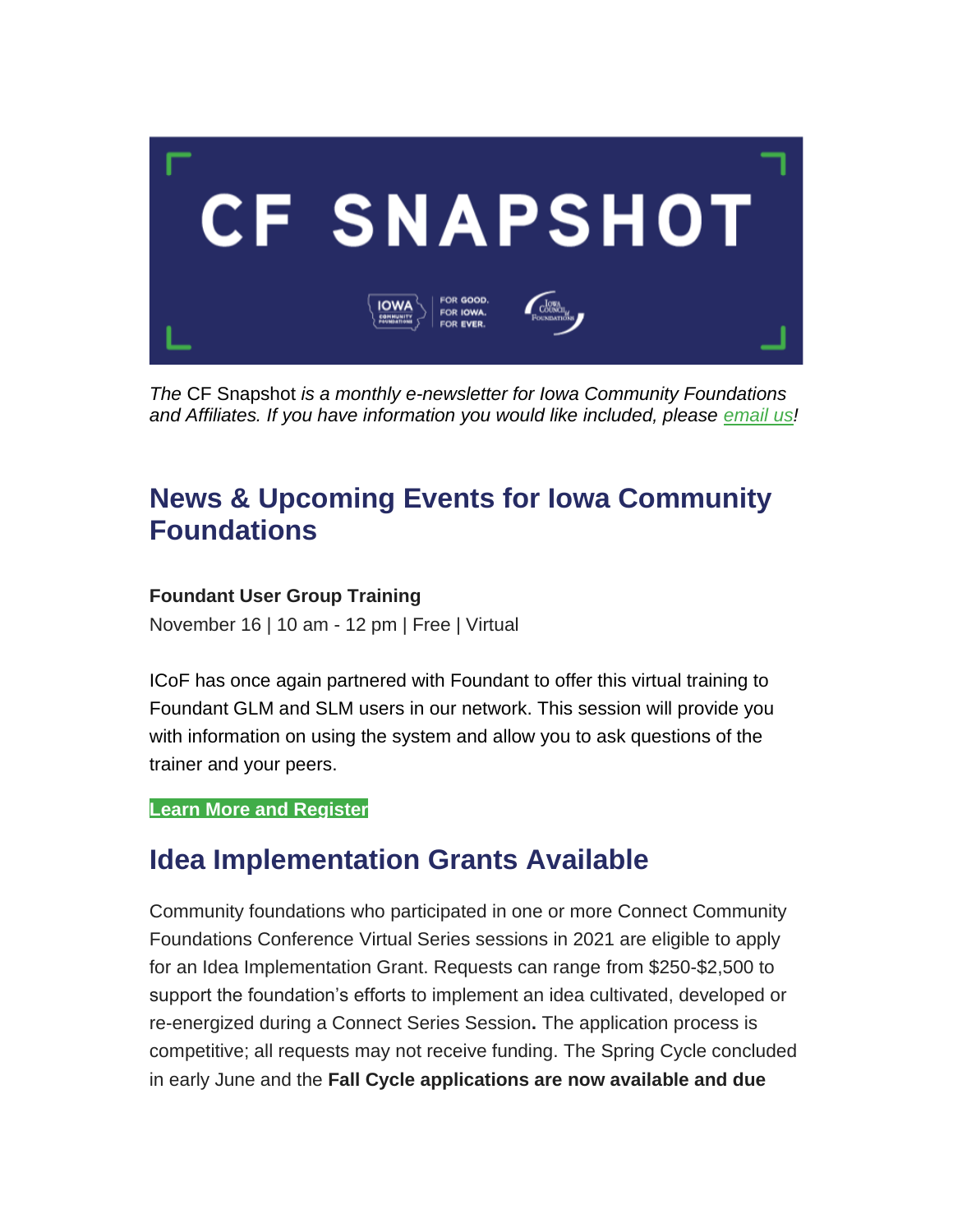**November 15 by 5 pm.** Each community foundation is eligible to receive one Idea Implementation grant in calendar year 2021.

**[Learn More and Apply for Grant](https://iowacounciloffoundations.org/grant-opportunities/)**

## **Weigh in on the Future of the Connect Conference**

That's a wrap! As we conclude our 2021 Connect Conference Virtual Series, we would like to gather information from as many of you as possible about your preferences for the future of the Connect Conference for Iowa community foundations. Please take a few moments to let us know your thoughts!

**[Provide Feedback](https://www.surveymonkey.com/r/5DPDLP9)**

### **Learning Opportunities**

#### **Save the Date! 2022 Community Foundations Boot Camp**

March 2, 3 & 4 and 9, 10 & 11 | Noon - 1 pm CT each day

The program is offered in six sessions scheduled over two weeks. The Iowa Council of Foundations will subsidize registration costs for Iowa community foundations through the Iowa Community Foundations Initiative. The cost will be \$100 per person. *Registration will open in the December CF Snapshot.*

**[More information](https://wa.iowacounciloffoundations.org/event-4534329)**

### **Peer Pointers**

*This section of the CF Snapshot features short descriptions of positive work happening at community foundations and affiliates across Iowa. If you'd like more information about these topics, please [contact Jenna.](mailto:jmanders@iowacounciloffoundations.org)*

This month we'd like to draw your attention to the wealth of information shared over the past two weeks during the Connect Conference's Peer Learning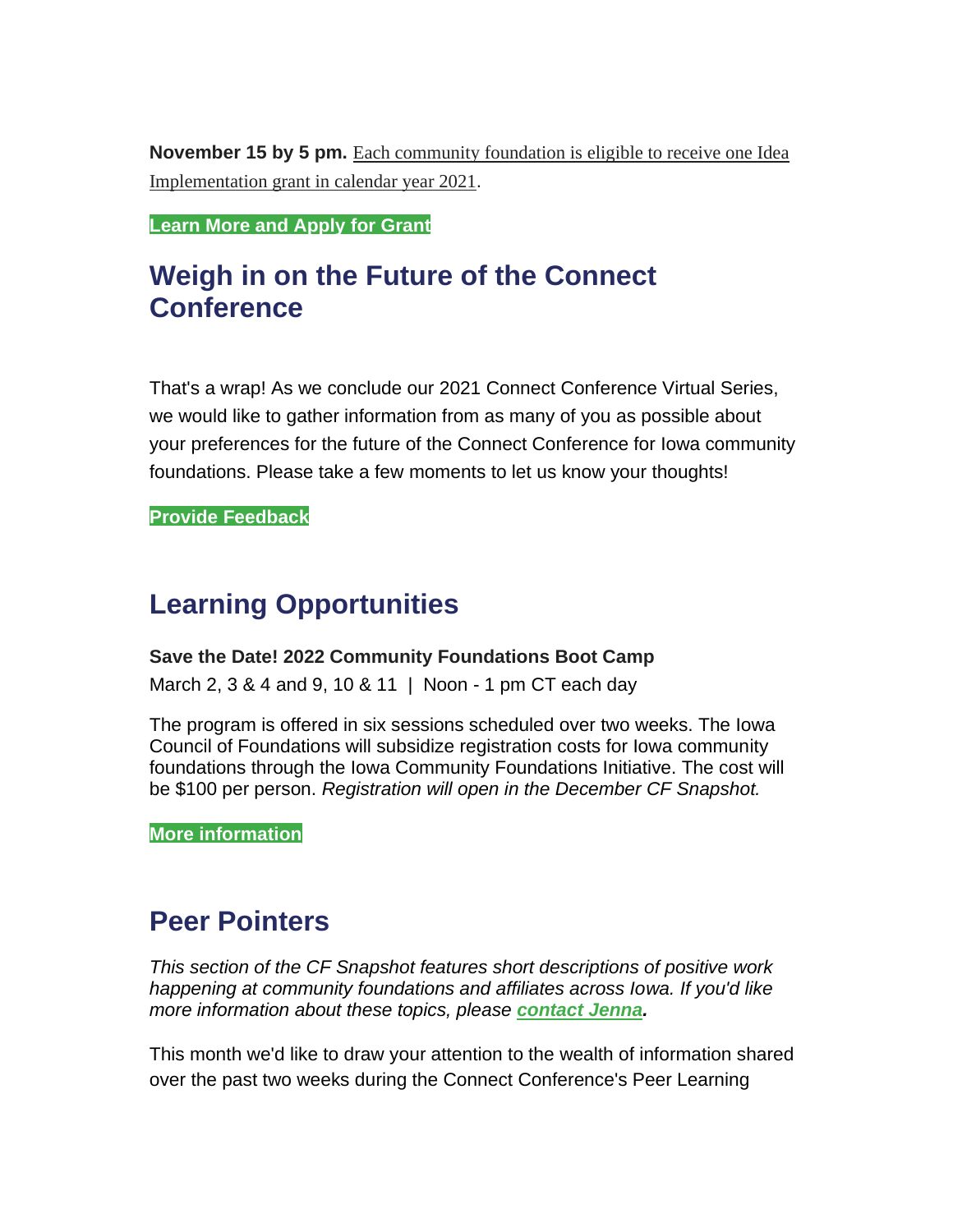conversations. Thanks to all who could join us for these peer group discussions! You may view the [recordings and resources here.](https://iowacounciloffoundations.org/connect-resources-2/)

# **Colleague Inquiry**

A community foundation colleague is seeking input from the ICoF network regarding office closures over the holidays. They ask:

*Are you considering an office closure the week of Thanksgiving or at another time to promote mental health and a chance for your employees to recharge?*

[Please click here](mailto:jmanders@iowacounciloffoundations.org) to respond **on or before Friday, November 5.** Thank you, in advance, for sharing your insights with your colleagues!

## **Community Foundations in the News**

**[Cedar Falls Community Foundation](https://wcfcourier.com/news/local/childcare-providers-to-benefit-from-cedar-falls-community-foundation-grants/article_3209ec28-94a7-5d09-8a89-0977c9a087c7.html)** grants benefit childcare providers

**[Community Foundation of Johnson County](https://cfjc.org/2021-community-grants-awards/)** awards over \$314K in grants

**Siouxland Community Foundation's** [Siouxland Big Give raises nearly \\$190K](https://siouxcityjournal.com/news/local/briefs/raising-nearly-190-000-siouxland-big-give-had-record-breaking-year/article_cb83fea1-56af-527a-94aa-aff80655ccd8.html)  [for area nonprofits](https://siouxcityjournal.com/news/local/briefs/raising-nearly-190-000-siouxland-big-give-had-record-breaking-year/article_cb83fea1-56af-527a-94aa-aff80655ccd8.html)

# **Articles & Items of Interest**

#### **Empower Rural Iowa Grants available**

Four grants through the Center for Rural Revitalization at IEDA are currently open and accepting applications through Iowa Grants: Rural Innovation Grant Program; Rural Housing Assessment Grant Program; Rural Child Care Market Study Grant Program; and the Rural Return Program. [Learn more here.](https://wa.iowacounciloffoundations.org/EmailTracker/LinkTracker.ashx?linkAndRecipientCode=bAQZXVBqr9EBSCjWfNI12Lyg8ksnmeBOWm793fHrg1S5CzSuJ43IrKZhgq6oFHmMHGorYlKf9lLh6Wf9VeuxclO%2flhIGOElFJVa6uBefJBk%3d)

### **IRS Reminder and Guidelines on Charitable Giving Incentives**

The IRS issued a helpful reminder about current charitable giving incentives. The announcement, Expanded tax benefits help [individuals and businesses](https://wa.iowacounciloffoundations.org/EmailTracker/LinkTracker.ashx?linkAndRecipientCode=%2fqMGg%2fgxKsUxK%2fqSmuHmYBlsbci0Kmot5JhsxOiYrhYTSqzTYEmtCpp3VESqARXmp6ll61ehlgE2DrgYnPr5rdFF%2fn%2fWZOZYz9%2b4Z8OvZk4%3d)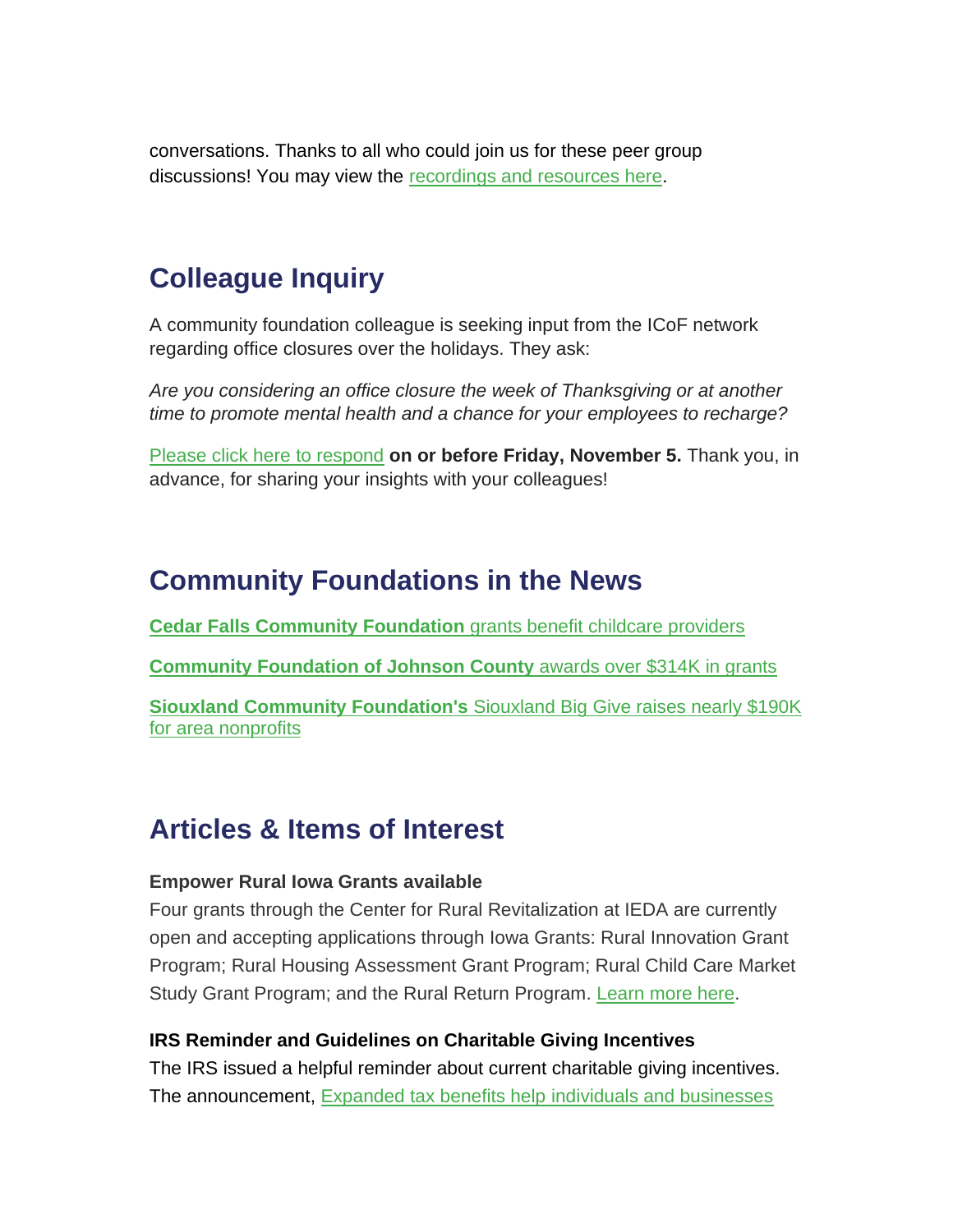[give to charity in 2021,](https://wa.iowacounciloffoundations.org/EmailTracker/LinkTracker.ashx?linkAndRecipientCode=%2fqMGg%2fgxKsUxK%2fqSmuHmYBlsbci0Kmot5JhsxOiYrhYTSqzTYEmtCpp3VESqARXmp6ll61ehlgE2DrgYnPr5rdFF%2fn%2fWZOZYz9%2b4Z8OvZk4%3d) highlights the above-the-line deduction (universal or nonitemizer deduction), the relaxed rules on cash donations, the hike to 100% in the amount itemizers can claim each year (up from 20% and 60% for businesses and individuals, respectively), the increase from 10% to 25% in the amount corporations can deduct, and increased limits on amounts deductible for donations of certain food inventories. Congress enacted and extended these temporary improvements during the pandemic in response to nonprofit advocacy.

### **Career Center Postings**

To view all career postings for positions in philanthropy throughout the state, please visit the [Career Center.](http://iowacounciloffoundations.org/career-center/)

### **Washington Snapshot**

The latest Washington Snapshot from Council on Foundations is available [here.](https://email.cof.org/snapshot-1635516470754)